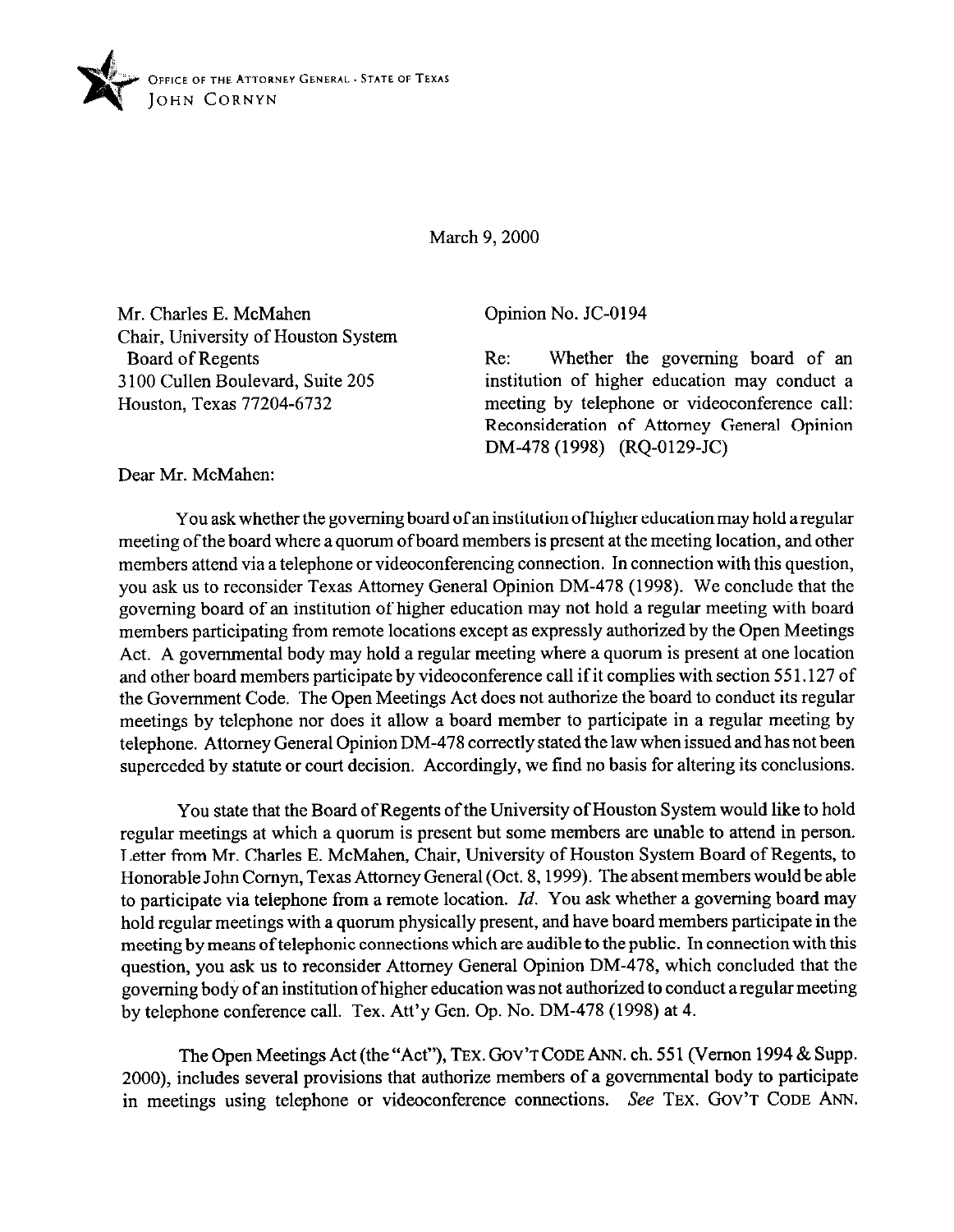\$8 551.121-551.127 (Vernon 1994 & Supp. 2000). Before these provisions were adopted, the Act did not permit governmental bodies to meet by telephone or videoconference call, nor did it authorize any board member to participate from a remote location using telephonic or videoconference connections. Tex. Att'y Gen. Op. No. JM-584 (1986); see also Tex. Att'y Gen. Op. No. DM-207 (1993) (in absence of specific legislative authorization, a governmental body may not permit a member to participate in a meeting via live video transmission). A member of a governmental body subject to the Act may participate in a meeting from a remote location only as expressly authorized by the Act.

You cite two provisions of the Open Meetings Act as relevant to your question. Section 55 1.121 of the Government Code allows the governing board of an institution of higher education to hold a meeting by telephone conference call if

> (1) the meeting is a special called meeting and immediate action is required, and

> (2) the convening at one location of a quorum of the governing board is difficult or impossible.

**TEX. GOV'T CODE** ANN. 3 551.121 (Vernon 1994); see also *id. 5* 551.125 (Vernon Supp. 2000) (similar authorization for all governmental bodies). This provision applies only when immediate action is required and it is difficult or impossible to convene a quorum at one location. It does not authorize the board to conduct a regular meeting by telephone, or allow a board member to participate in a regular meeting by telephone.

Section 551.127 of the Government Code<sup>1</sup> allows a governmental body to hold a meeting by videoconference call "only if a quorum of the governmental body is physically present at one location of the meeting." *Id.* § 551.127(b) (Vernon Supp. 2000). In addition to the usual notice requirements set out in subchapter C of the Act, meetings held by videoconference call are subject to the following notice requirements:

> The notice of a meeting to be held by videoconference call must specify as a location ofthe meeting the location where a quorum of the governmental body will be physically present and specify the intent to have a quorum present at that location. In addition, the notice of the meeting must specify as a location of the meeting each other location where a member of the governmental body who will

<sup>&#</sup>x27;This provision was **enacted in 1997 as section 55 1.126 of the Government Code and renumbered as section**  551.127 of the Government Code in 1999. See Act of May 30, 1997, 75th Leg., R.S., ch. 1038, § 2, 1999 Tex. Gen. Laws 3896-97, *renumbered by* Act of Apr. 23, 1999, 76th Leg. R.S., ch. 62, § 19.01(50), 1999 Tex. Gen. Laws 127, *414.* **Thus, the Government Code section 551.126 addressed in Attorney General opinion DM-478 (1998) is now section551.127.**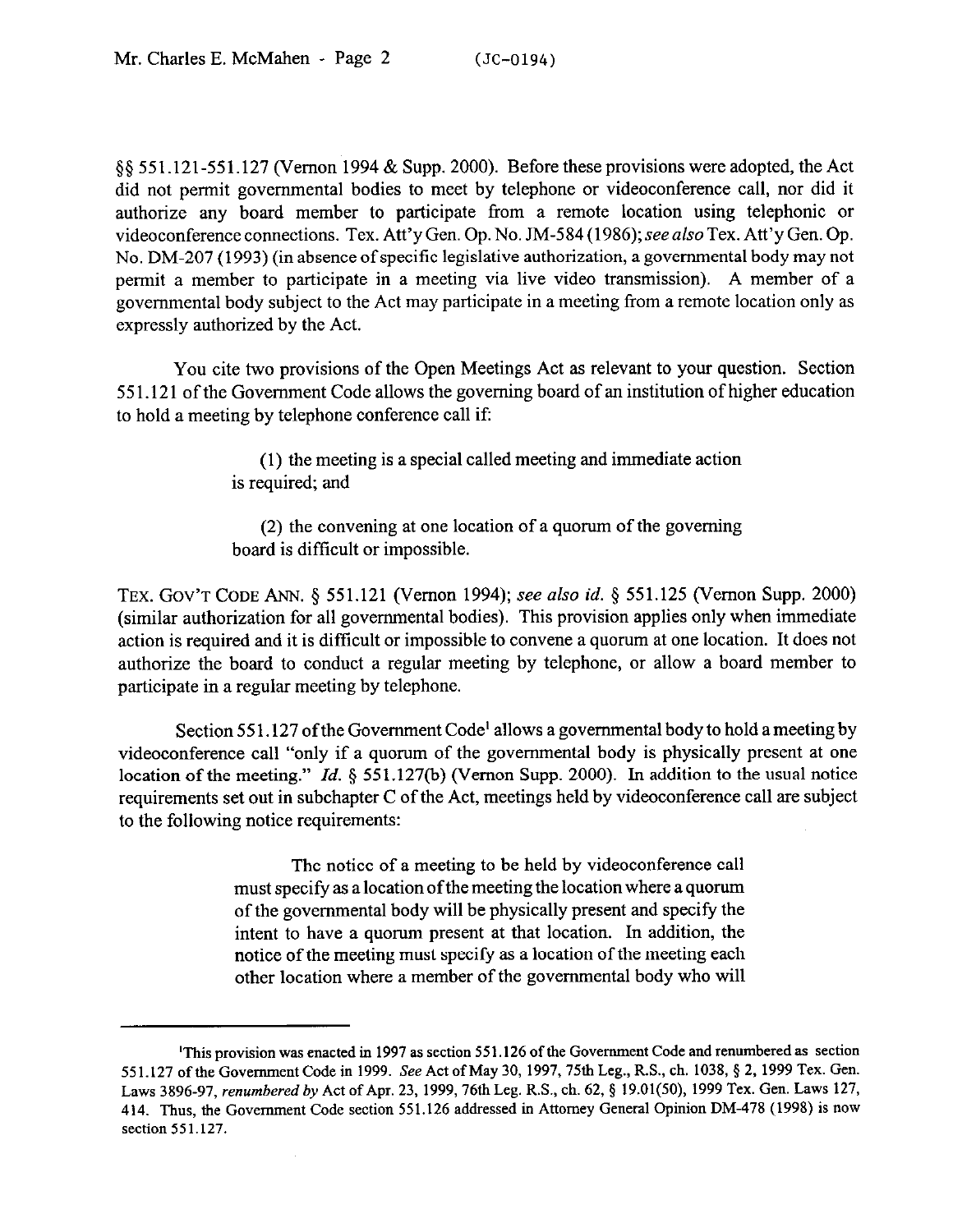participate in the meeting will be physically present during the meeting. Each of the locations shall be open to the public during the open portions of the meeting.

## *Id.* § 551.127(d).

Additional detailed requirements in section 551.127 are designed to ensure that board members are audible and visible to one another and to members of the audience. Each open portion of a meeting held by videoconference call must be visible and audible to the public at each location specified in the notice, *id.* § 551.127(e), and each location must have two-way communication with each other location during the entire meeting. *Id.* 5 551.127(g). Each participant in the videoconference call, while speaking, must be clearly visible and audible to each other participant, and, during the open portion of the meeting, to the members of the public in attendance at the location of the meeting. The Department of Information Resources is required to adopt rules specifying minimum standards for audio and video signals at the meeting, *id.* 9 55 1.127(h), and if technical difficulties cause the quality ofthe audio or video signal to fall below those standards, the governmental body must recess or adjourn the meeting. See Tex. Att'y Gen. Op. No. DM-480 (1998) at 2-3.

Section 551.127 of the Government Code clearly requires that all participants in a videoconference under its provisions be able to see as well as hear one another throughout the meeting and, during open portions of the meeting, to be seen and heard by members of the public. The Open Meetings Act does not authorize the board of an institution ofhigher education to conduct its regular meetings by telephone nor does it allow a board member to participate in a regular meeting by telephone. Accordingly, the governing board of an institution of higher education may not hold a regular meetings where a quorum is physically present and board members participate in the meeting from remote locations by means of telephonic connections which are audible to the public. We decline to overrule or modify Attorney General Opinion DM-478.